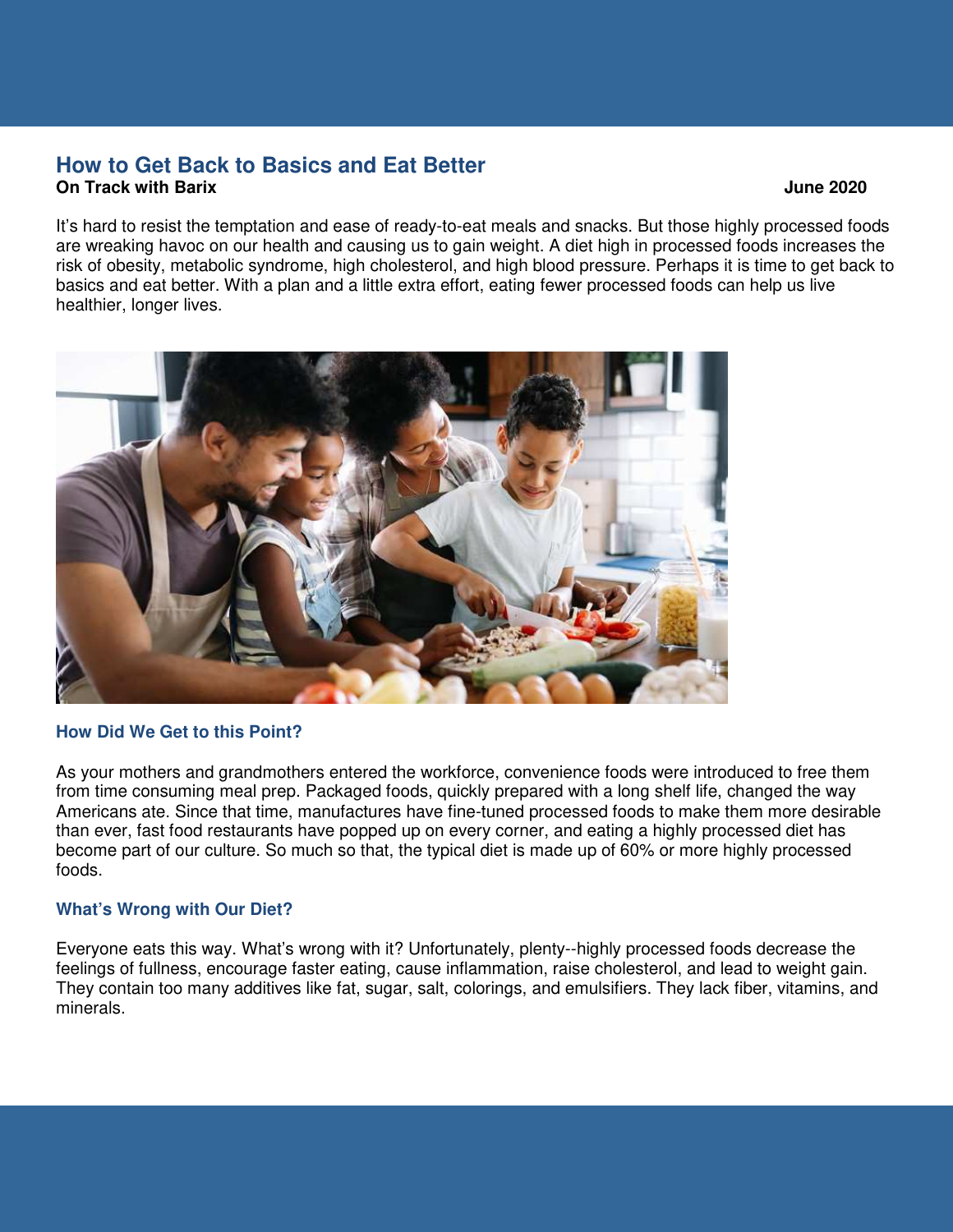# **Once Thought Safe**

Just look at the addition of emulsifiers alone. These ingredients are added extensively to our food supply. They are substances that help give foods a smooth texture and consistency. Many processed foods contain emulsifiers to keep ingredients from separating, improve the texture and taste, and increase shelf life.

Emulsifiers provide wonderfully smooth, great tasting foods and were considered safe; non-toxic. But now, years later, new research indicates that common emulsifiers like carboxymethylcellulose, polysorbate 80, carrageenan and others are linked to changes in the gut bacteria that can lead to inflammation throughout the body. This inflammation contributes to a wide range of health concerns including high blood pressure, inflammatory bowel disease, metabolic syndrome, obesity, anxiety and cancer. And that's just one of many added ingredients found in highly processed foods.



# **Do Processed Foods Really Cause Weight Gain?**

It seems so. Put to the test, 20 healthy adults ate a highly processed diet for 2 weeks and a minimally processed diet for 2 weeks in a controlled setting. The food offered on both diets had the same number of calories, sugars, fiber, fat and carbohydrates and the participants could eat as much or as little as they wanted. While eating the highly processed diet, participants ate about 500 calories more per day and over the course of the 2 weeks, gained 2 pounds. While eating the minimally processed diet, they lost 2 pounds.

### **If you keep good food in your fridge, you will eat good food. --Errick McAdams**

### **Are you Confused?**

The food industry is large and powerful. They manipulate government policies, scientific studies, and confuse the understanding of what is healthy and what is not. It's important to understand that their goal is not the health and well-being of the public, but the bottom line of their balance sheet. They make products that we just can't get enough of—those that have almost addictive qualities. And if they can make you believe that they are good for you; better yet.

### **A Return to Whole Foods**

Fresh, clean, unprocessed foods can help us lose weight and have fewer health problems. A healthy eating plan is plant-based and made up of vegetables, fruits, beans, whole grains, water, nuts and seeds. It can also include lean animal protein sources. A whole foods diet is higher in nutrients and fiber. It is lower in processed fats, sodium, added sugar and unhealthy additives, like some emulsifiers.

Examples of getting back to basics include eating food in its closest-to-nature form (an apple instead of sweetened applesauce), preparing and cooking foods at home and shopping at local produce markets.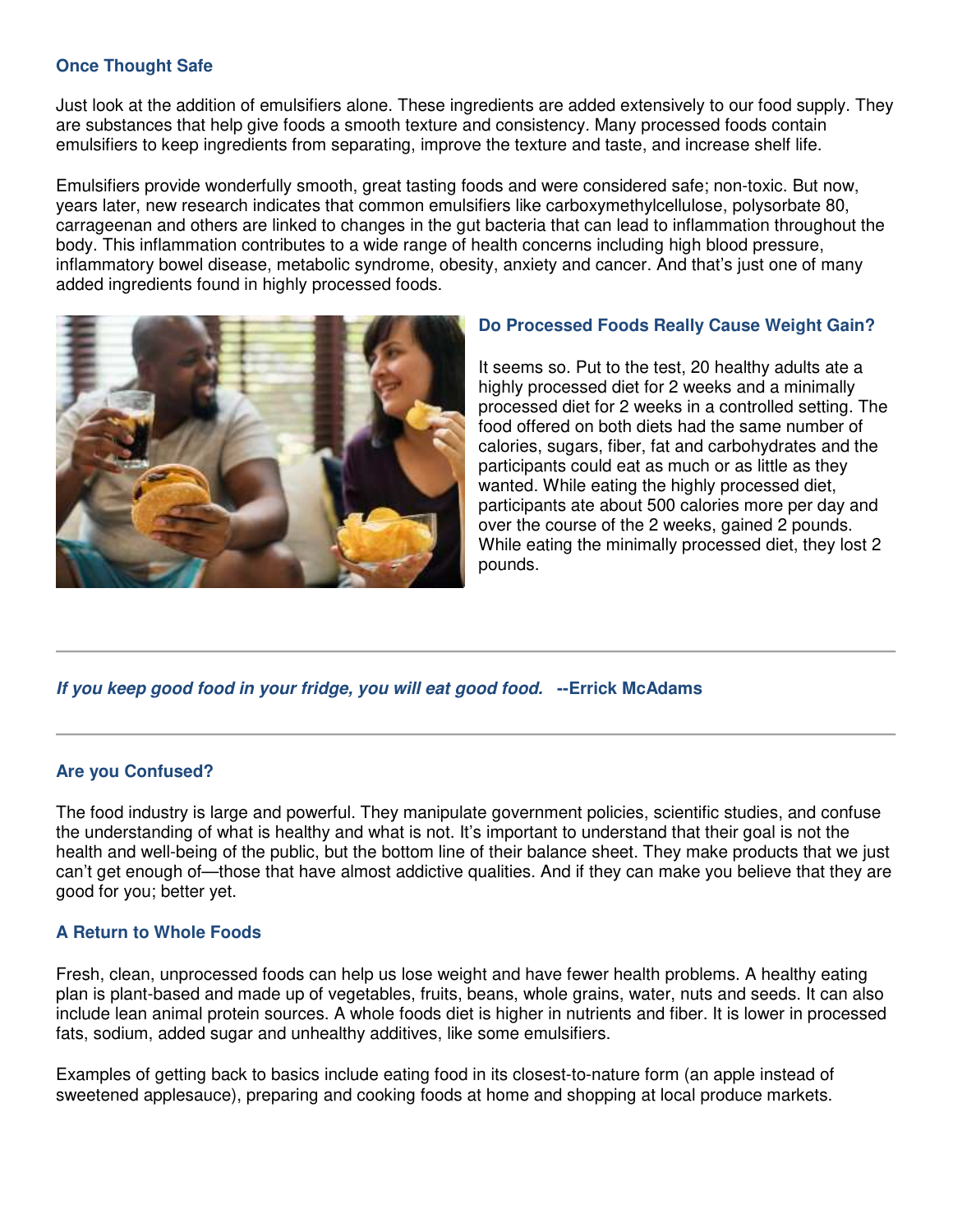## **The Value of Family Meals**

Something as simple as regular family meals can impact kids in big ways--better grades, better vocabularies, and less risk of using drugs/alcohol/tobacco, having eating disorders, and being depressed. Those are some pretty big returns for something so basic. Not only do family meals provide a sense of stability and belonging, they provide better nutrition than meals eaten out. At home meals tend to include more vegetables, fruit, and whole grains and fewer carbonated beverages and less fat than meals eaten out.

#### **Success is the sum of small efforts—repeated day-in and day-out**. **—Robert Collier**

#### **How to Make it Work**

All of these intentions to get back to basics and eat healthier foods are great, but what about putting it into practice? Who has the time, the energy, or the money? The good news is that, it might be easier than you think. Start with small steps and build on your efforts. Sitting down together as a family twice a week is better than not at all and eating fresh, healthy food for one meal a day is a good start. Here are some ideas to help you overcome obstacles that may get in your way.



**Time.** You can actually save time when you plan and meal prep. Think of the time you'll no longer wait in fast food lines or making endless trips to the grocery store.

- First and foremost, plan ahead. Get out a calendar and plan meals. Then make a grocery list and shop once for the week.
- Take advantage of the convenience options offered in the grocery store produce and frozen sections, such as fresh-cut or frozen (without additives) vegetables and fruit.
- Use the slow cooker regularly—so nice to walk in the

door to a hot delicious meal.

- Intentionally cook extra and freeze leftovers or use in another way later in the week. For example, bake chicken breasts once and then serve baked chicken breasts, chicken enchiladas, and chicken salad, all from baking chicken one time.
- Rather than shooting for the perfection of cooking everything from scratch, start by preparing meals with a combination of prepared foods and cooked-from-scratch foods.

**Schedules.** Crazy schedules may prevent family members from sitting down together. Consider having breakfast together. Or schedule two nights during the week and make an extra effort on the weekends.

**Picky Eaters.** Whether it is your youngest child or your spouse, a picky eater can be a challenge to feed. Try to offer a favorite food along with a new food. Let the picky eater help to decide on the menu and help with preparation. Make the food interesting by using a variety of colors, shapes and even by giving foods fun names.

**Culture.** In our culture, it is acceptable to eat a lot of fast food, highly processed foods, and restaurant meals. In some cases there is an expectation of going out with co-workers to lunch rather than brown-bagging it. Consider bucking the system or compromising by going out once a week and bringing your lunch in the other days.